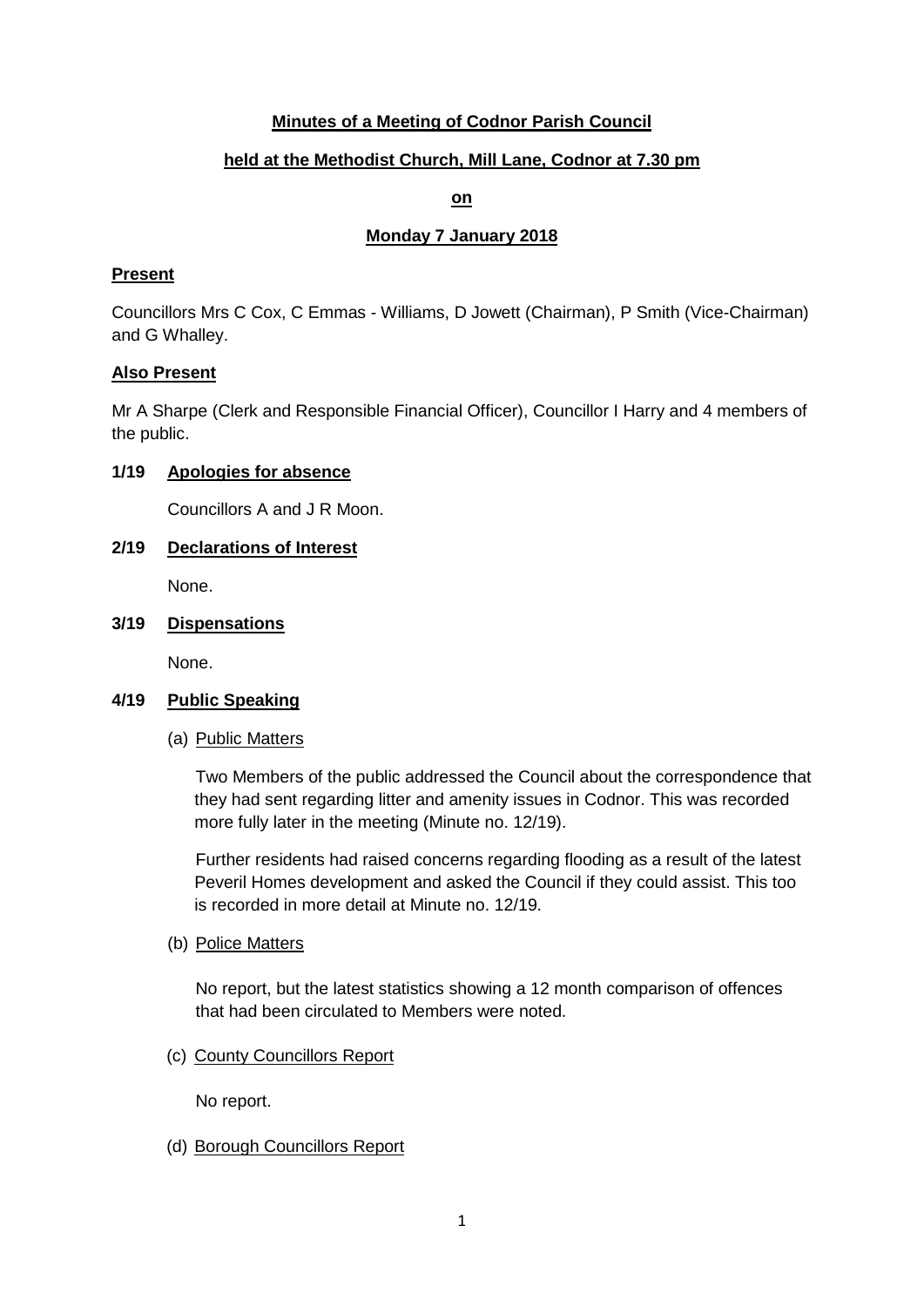Councillor C Emmas-Williams reported briefly on local matters from the Borough Council.

**RESOLVED** that the report be noted.

#### **5/19 Minutes**

**RESOLVED** that the minutes of the Meeting of the Parish Council held on 10 December 2018 be approved as a true record and signed by the Chairman.

### **6/19 To determine if any items of business should be taken with the public excluded**

**RESOLVED** that no items be taken with the press and public excluded.

#### **7/19 Chairman's Announcements**

Nothing to report to this meeting.

## **8/19 Parish Council – Items for Decision/Action**

(a) Carols round the tree event

The Clerk reported on the success of the Carol service held in December 2018 and it was noted that £105 had be collected and paid into the Children in Need charity.

**RESOLVED** that the report be noted.

(b) Asset Register

The Clerk reported on updates made to the Asset Register for 2018/19 and asked Council to formally approve the asset values.

**RESOLVED** that the Asset Register as now updated for 2018/19 be approved and signed by the Chairman.

(c) Grant aid

Withdrawn.

(d) Meeting dates 2019/20

**RESOLVED** that the Council meeting dates for 2019/20 be approved as follows –

Monday 13 May 2019 (Annual Meeting and also Annual Parish Meeting) Monday 3 June 2019

Monday 1 July 2019

Monday 2 September 2019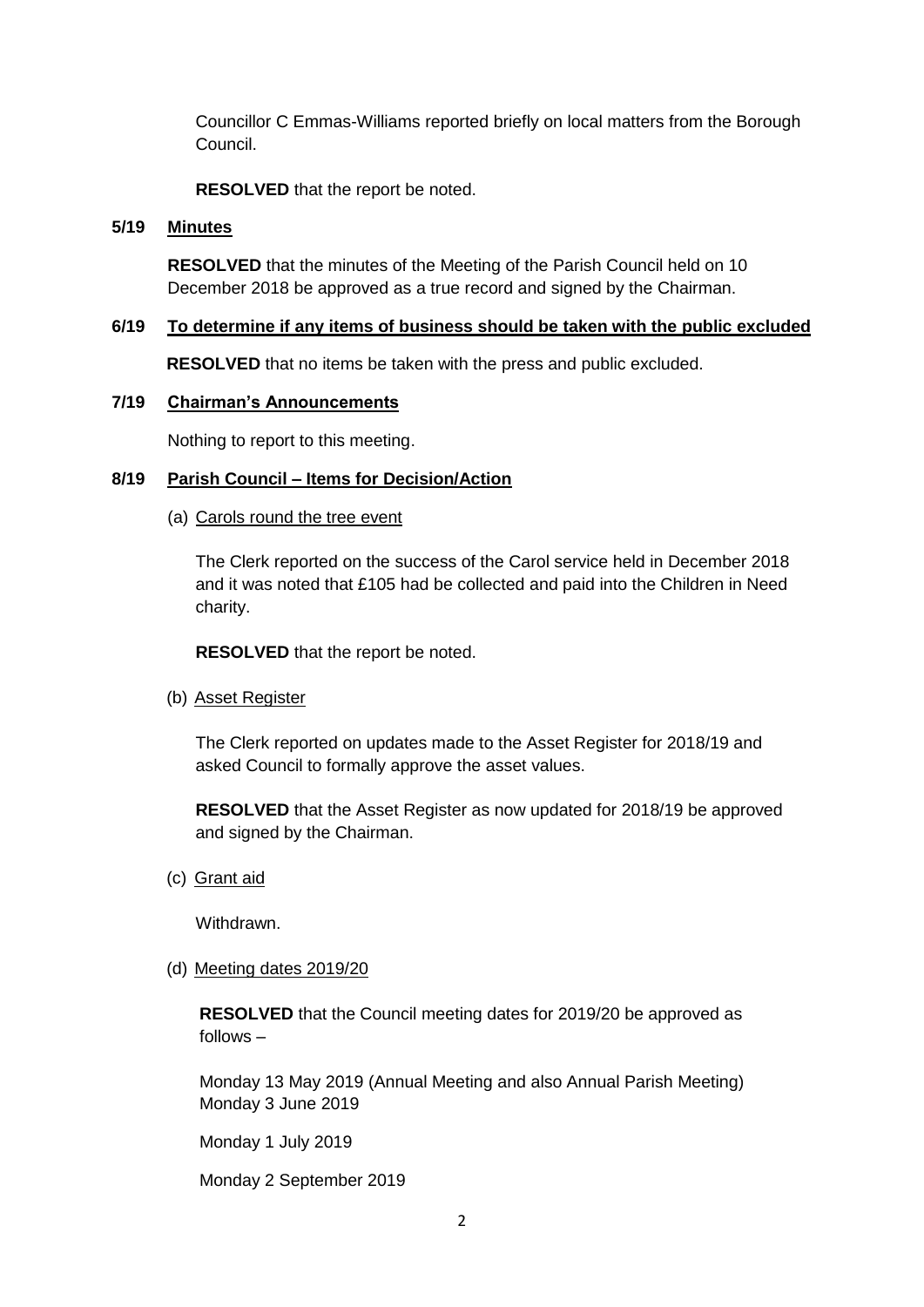Monday 7 October 2019

Monday 4 November 2019 Monday 9 December 2019

Monday 6 January 2020

Monday 3 February 2020

Monday 2 March 2020

Monday 6 April 2020

Monday 11 May 2020 (Annual Meeting and also Annual Parish Meeting)

**RESOLVED** that the report be noted.

## (e) Civic Service 2019

The Clerk reported on the arrangements being made for the Civic service to be held at St James Church, Crosshill on Sunday 10 February 2019.

**RESOLVED** that the report be noted and the Clerk make enquiries about the format of the order of service and update if necessary.

### **9/19 Derbyshire Association of Local Councils**

None.

# **10/19 Finance**

Council considered a schedule of payments, were updated on finances and discussed the budget and precept requirements for 2019/20.

## **RESOLVED** that the -

- (1) Schedule of payments detailed below be approved.
- (2) Bank balances and bank reconciliation detailed below be noted.
- (3) Budget for 2019/20 be set as detailed below.
- (4) Precept for 2019/20 be set as £66,056.00.

# **(i)Schedule of approved payments**

| <b>Cheque</b>  | <b>Payee/Description</b>           | <b>Nett</b> | <b>VAT</b> | <b>Gross</b> |
|----------------|------------------------------------|-------------|------------|--------------|
| UT BACS (PAID) | B Dickson - Carol Service<br>Audio | 240.00      | 0.00       | 240.00       |
| UT BACS (PAID) | <b>Butler Cook Quarterly Fee</b>   | 77.00       | 15.40      | 92.40        |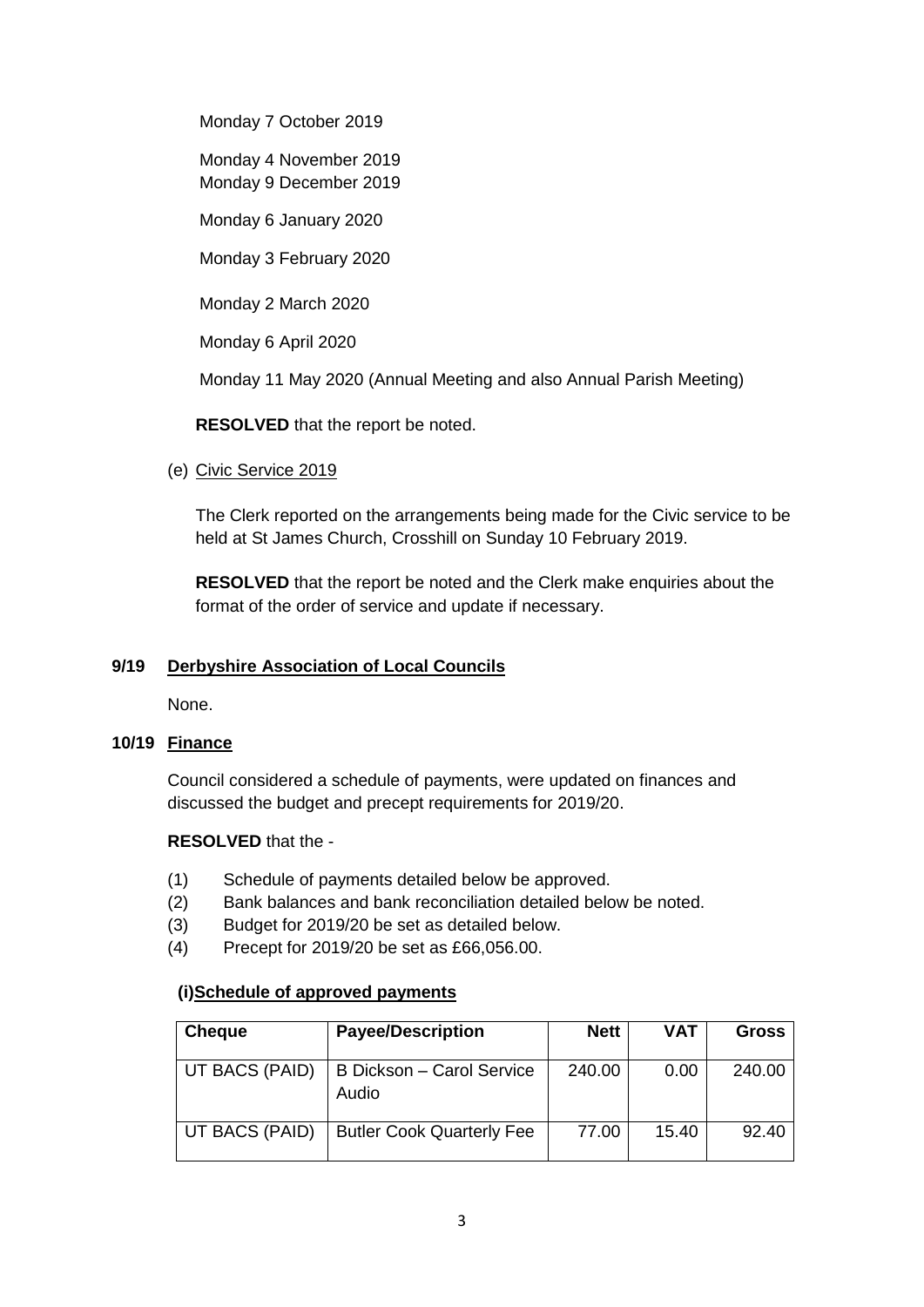| UT BACS (PAID)  | <b>St James Church</b>                                                 | 200.00 | 0.00  | 200.00 |
|-----------------|------------------------------------------------------------------------|--------|-------|--------|
| UT BACS (PAID)  | Clerks Salary (Dec) PAID                                               | 638.47 | 0.00  | 638.47 |
| UT BACS (PAID)  | P Warden (Dec Salary)<br>PAID                                          | 997.08 | 0.00  | 997.08 |
| <b>UT BACS</b>  | Clerks Expenses - PC<br>Antivirus (£34.99), annual<br>PC Tune up (£25) | 59.99  | 0.00  | 59.99  |
| 2123 Yorks Bank | <b>HMRC</b>                                                            | 190.82 | 0.00  | 190.82 |
| 2124 Yorks Bank | St John Ambulance                                                      | 184.00 | 36.80 | 220.80 |
| <b>UT BACS</b>  | <b>JRB Enterprise (Dog</b><br>Bags)                                    | 117.00 | 23.40 | 140.40 |

NOTE - one further BACS Payment to DCC Pensions to be made later in week.

# **(ii) Bank reconciliation as at 17 December**

| Balance b/f             |            |
|-------------------------|------------|
| 1.4.18                  | £ 51412.08 |
| Plus receipts           | £ 63062.00 |
| Less payments           | £44344.89  |
|                         |            |
| <b>Balance</b>          | £70129.19  |
| UT Bank                 | £ 10940.97 |
| <b>Bank - Current</b>   | £ 16954.20 |
| Deposit                 | £ 6414.23  |
| <b>Fixed Rate</b>       |            |
| Deposit                 | £ 36850.36 |
| Less uncashed           |            |
| cheques                 | £ 1030.57  |
| <b>Total Balance in</b> |            |
| bank                    | £70129.19  |

# **(iii) APPROVED BUDGET 2019/20**

| <b>Income</b>       |       |
|---------------------|-------|
| Precept             | 66056 |
| Allotments/other    | 1252  |
| income              |       |
| VAT                 | 3500  |
| <b>TOTAL INCOME</b> | 70808 |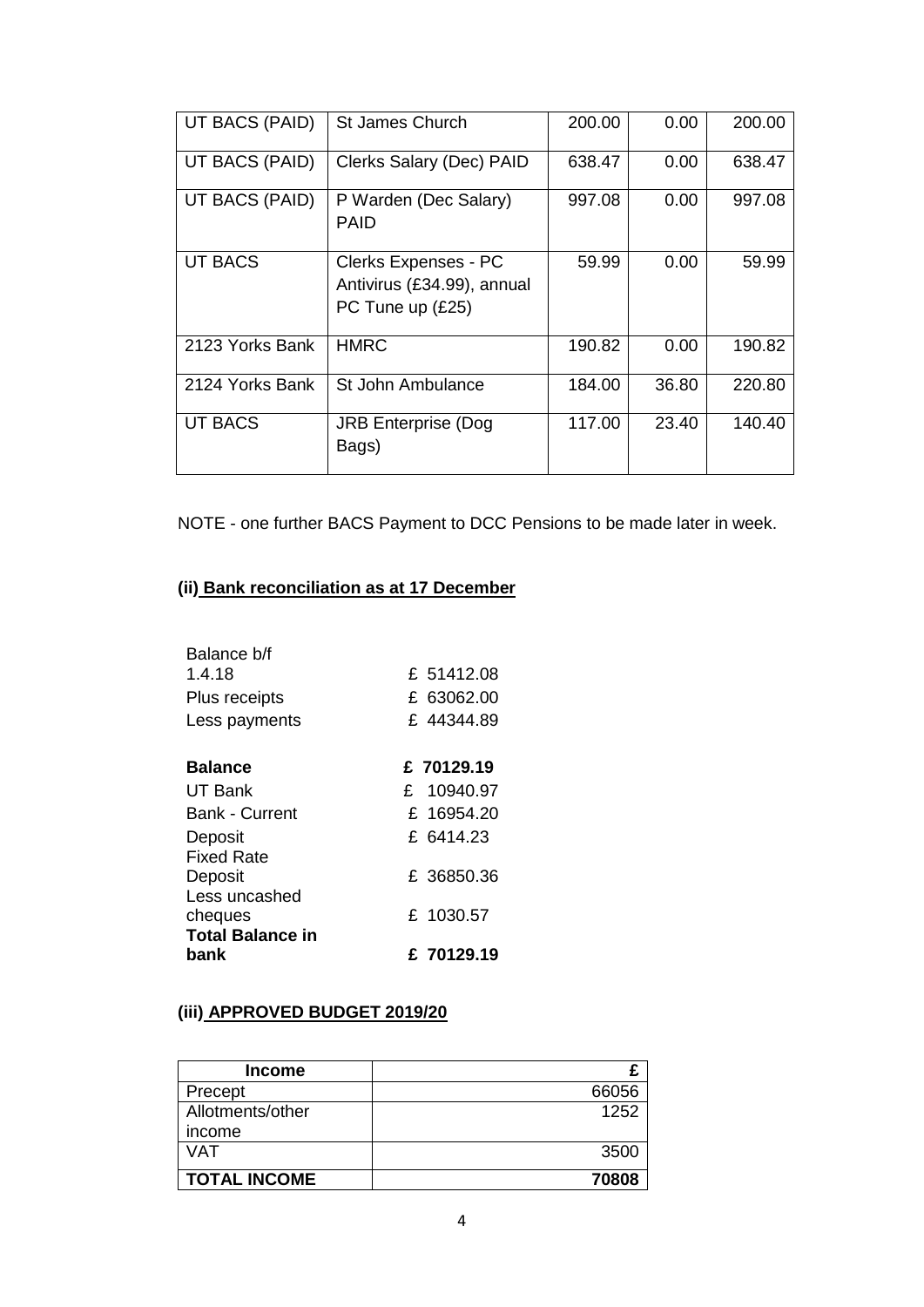| <b>Expenditure</b>          |       |
|-----------------------------|-------|
| Admin                       | 800   |
| Equipment                   | 300   |
| <b>Salaries</b>             | 23500 |
|                             | 200   |
| Insurance/Audit             | 1750  |
| Subscriptions/training      | 1000  |
| <b>Chairs Allowance</b>     | 250   |
| Civic/Newsletter            | 750   |
| <b>Band Concerts</b>        | 300   |
| <b>Toddler/Youth Devept</b> | 1100  |
| <b>Bus Shelter</b>          | 200   |
| Home Working                | 208   |
| Allowance/Telephone         |       |
| Car parks                   | 8100  |
| Room Hire                   | 350   |
| Planting                    | 900   |
| <b>Best Kept</b>            | 150   |
| Competitions                |       |
| <b>Toilets</b>              | 600   |
| <b>Clock Building</b>       | 1000  |
| <b>Utilities/Water</b>      | 800   |
| <b>Bonfire Event</b>        | 6500  |
| <b>Christmas Lights</b>     | 11000 |
| Misc/contingency &          | 5000  |
| Elections                   |       |
| Grants                      | 500   |
| S137                        | 500   |
| Environment                 | 500   |
| Dog Bags                    | 700   |
| Defibrillator               | 300   |
| <b>Data Protection</b>      | 50    |
| <b>VAT</b>                  | 3500  |
| <b>TOTAL</b>                | 70808 |
| <b>EXPENDITURE</b>          |       |

# **11/19 Planning and Licensing**

Council noted the following applications that had been determined –

| AVA/2018/1091 | Stewards Bungalow, Goose Lane, Codnor -<br>Erection of shed and gas bottle storage area.<br>(PERMITTED)                       |
|---------------|-------------------------------------------------------------------------------------------------------------------------------|
| AVA/2018/1082 | 37 Codnor Denby Lane, Codnor - Certificate of<br>lawful development for proposed kitchen<br>extension. (APPLICATION RETURNED) |

# **12/19 Items for information/determination**